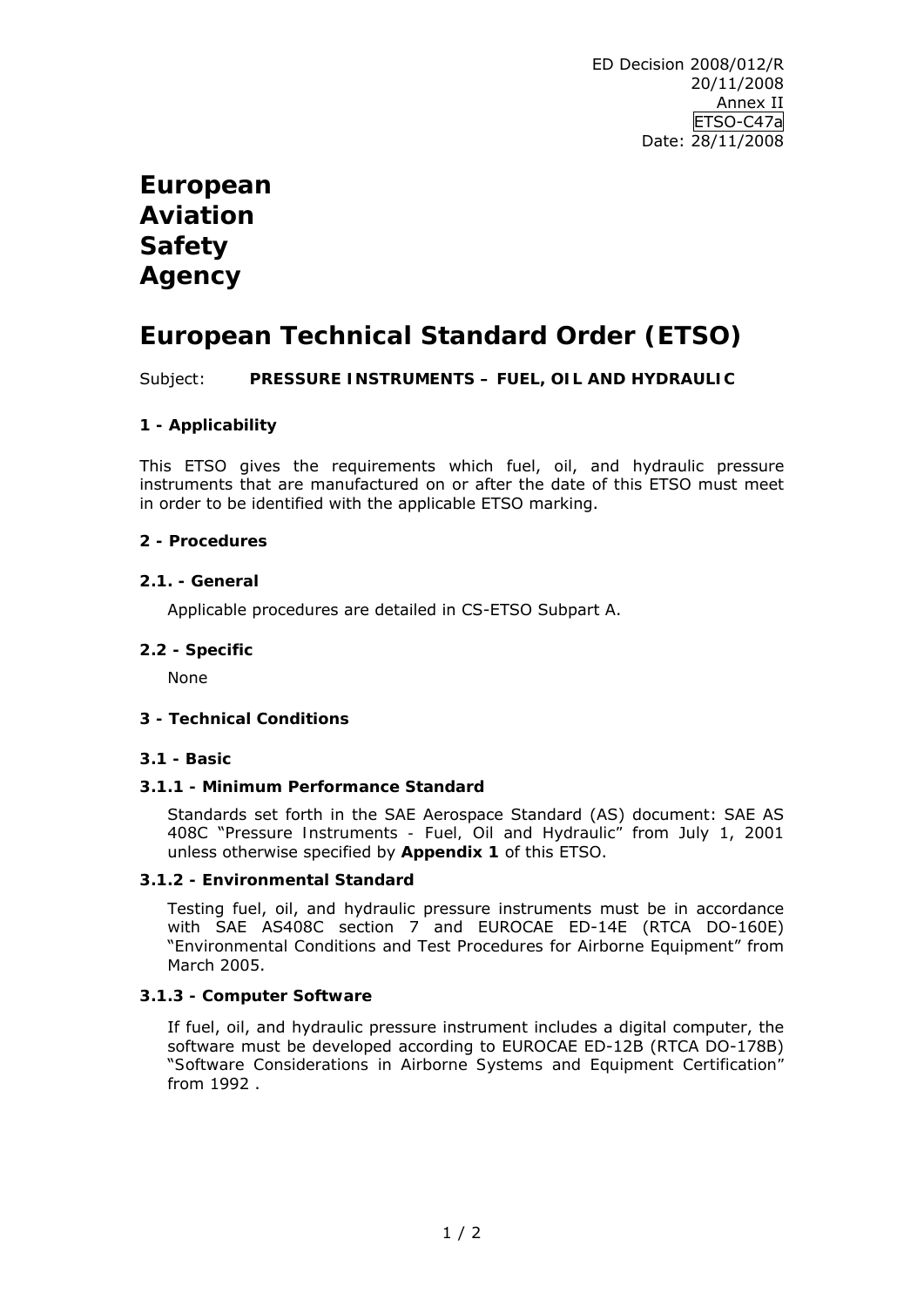## **3.1.4 Electronic Hardware Qualification.**

If the fuel, oil, and hydraulic pressure instrument includes a complex custom micro-coded component, this must be developed according to EUROCAE ED-80 (RTCA DO-254), "*Design Assurance Guidance for Airborne Electronic Hardware"* from April 2000.

# **3.2 - Specific**

None

# **4 - Marking**

# **4.1 - General**

Marking is detailed in CS-ETSO Subpart A paragraph 1.2.

# **4.2 - Specific**

- a) At least one major component of the fuel, oil, and hydraulic pressure instrument shall be marked permanently and legibly with all the information as provided in SAE AS408C, Section 3.2 (except paragraph 3.2.b).
- b) Mark "Fire resistant" or "Fireproof" information legibly and permanently

## **5 - Availability of Referenced Document**

See CS-ETSO Subpart A paragraph 3